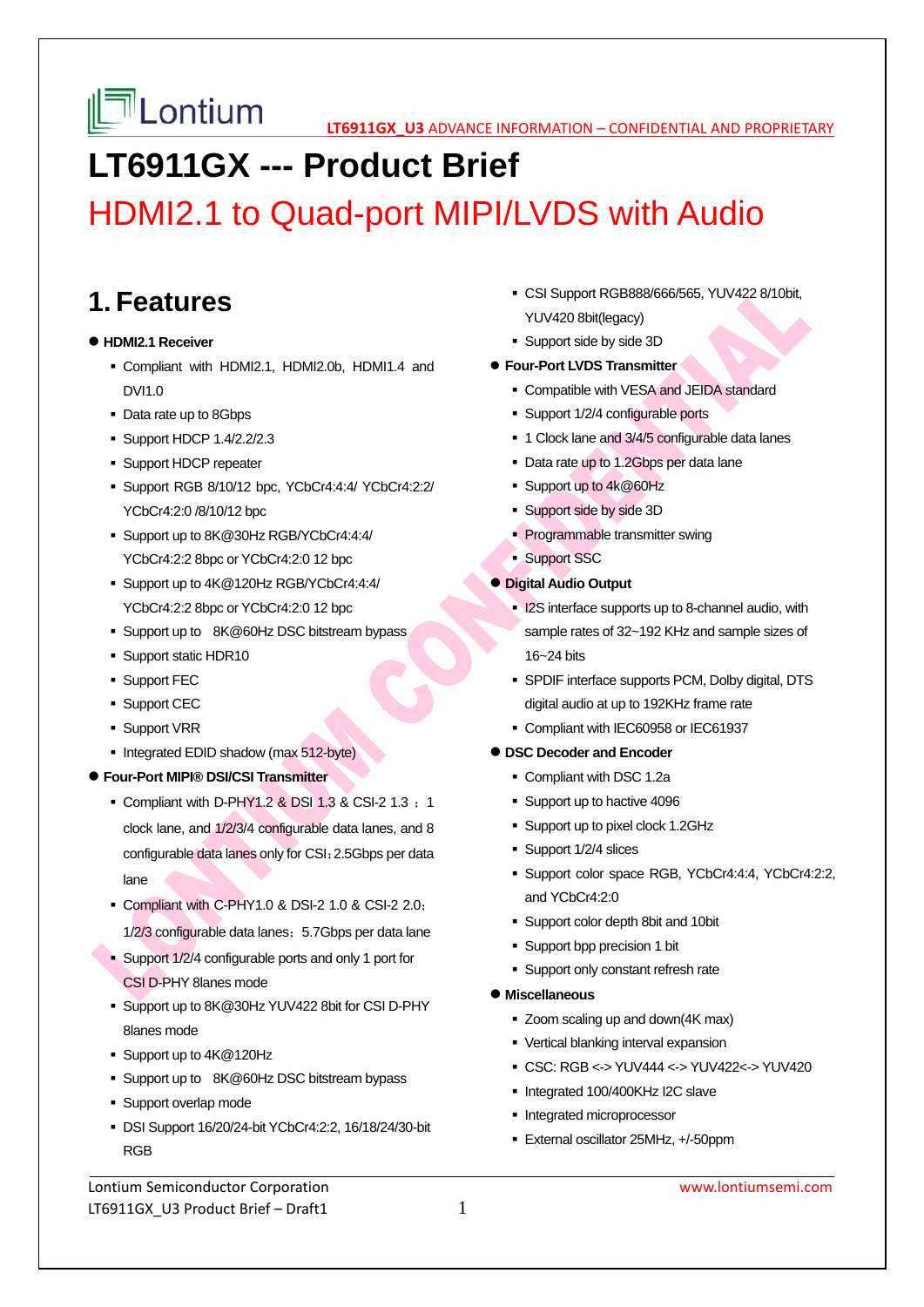# Lontium **IT6911GX U3** ADVANCE INFORMATION – CONFIDENTIAL AND PROPRIETARY

- **Embedded SPI flash for firmware and HDCP keys**
- Embedded DRAM
- **Firmware update through SPI or I2C or USB interface**
- Power supply: 3.3V ,1.1V and 1.8V

## **2. General Description**

The LT6911GX is a high performance HDMI2.1 to MIPI or LVDS chip for VR/Display application.

HDCP RX as the upstream of HDCP repeater, can cooperate with HDCP TX of other chips to realize the repeater function.

For HDMI2.1 input, LT6911GX can be configured as 3/4 lane. Adaptive equalization makes it suitable for long cable application and the maximum bandwidth is up to 32Gbps.

For MIPI output, LT6911GX features configurable single-port or dual-port or quad-port MIPI®DSI/CSI with 1 high-speed clock lane and 1~4 high-speed data lanes operating at maximum 2.5Gbps/lane with D-PHY, which can support a total bandwidth of up to 40Gbps for four port. Also support 5.7Gbps/lane with C-PHY, which can support a total bandwidth of up to 68.4Gbps for four port.

For LVDS output, LT6911GX can be configured as single, dual or quad-port LVDS with 1 high-speed clock lane, and 3~5 high-speed data lanes, operating at maximum 1.2Gbps per lane, which can support a total bandwidth of up to 24Gbps. LT6911GX supports flexible video data mapping path for 2D and 3D applications.

Two digital audio output interfaces are available, I2S and SPDIF. The I2S interface supports 8-ch LPCM and the SPDIF interface supports 2-ch LPCM or compressed audio, both at maximum 192 KHz sample rate.

The device is capable of automatic operation which is enabled by an integrated microprocessor that uses an embedded SPI flash for firmware storage. System control is also available through the configuration I2C slave interface.

LT6911GX is fabricated in advanced CMOS process and implemented in 9mmx9mm BGA169 package.

## **3. Applications**

- VR
- Display

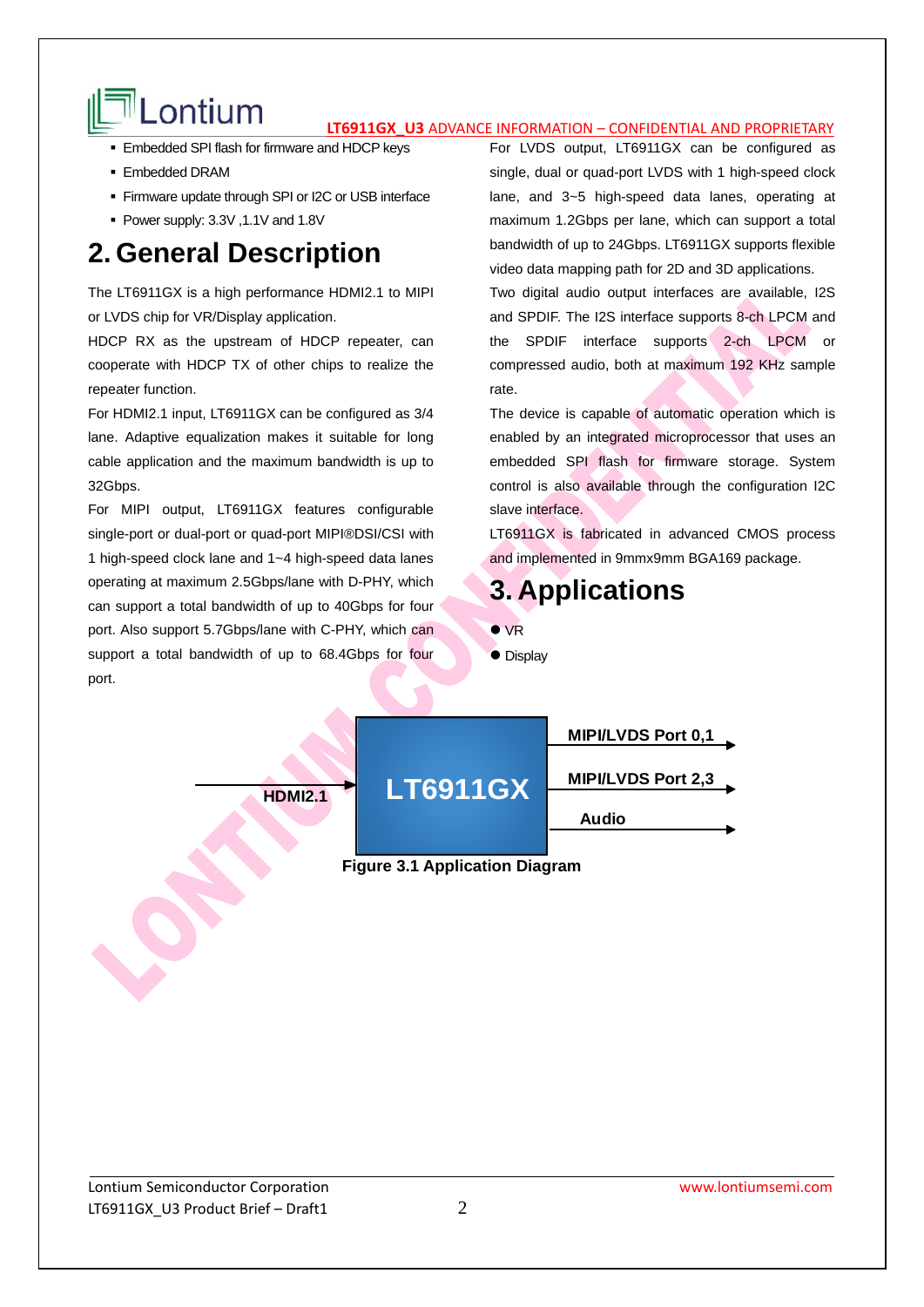

**LATE LONIUM LEAD ADVANCE INFORMATION – CONFIDENTIAL AND PROPRIETARY** 

## **4. Ordering Information**

| <b>Product</b><br><b>Name</b> | <b>Part Number</b> | <b>Product</b><br><b>Status</b> | Package                  | <b>Bonding</b><br><b>Wire</b> | Grade | <b>Operating</b><br><b>Temperature</b><br>Range | <b>Stack</b><br><b>Die</b><br><b>Option</b> | <b>Packing</b><br><b>Method</b> | <b>MPQ</b>          |
|-------------------------------|--------------------|---------------------------------|--------------------------|-------------------------------|-------|-------------------------------------------------|---------------------------------------------|---------------------------------|---------------------|
| LT6911GX                      | LT6911GX U3B00AEI  | Preview                         | <b>BGA169</b><br>$(9*9)$ | Au                            |       | TBD                                             |                                             | Tray                            | 2600 <sub>DCS</sub> |
|                               | LT6911GX U3B04AEI  |                                 |                          |                               |       |                                                 |                                             |                                 |                     |

## **Table 4.1 Ordering Information**



Note: No spaces in the P/N name.

## **Figure 4.1 Part Number Naming Rules**